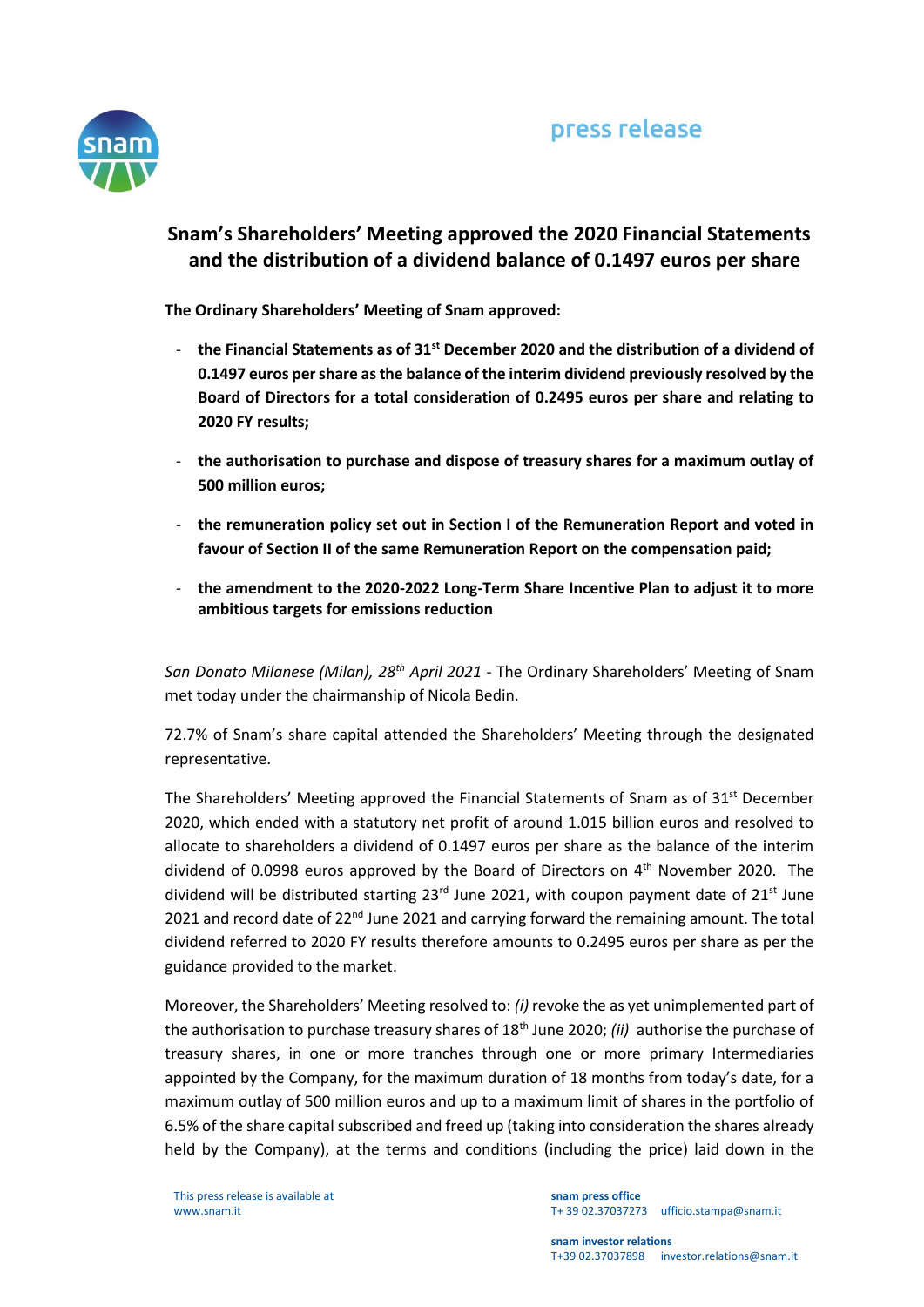

corresponding resolution; and *(iii)* authorise the completion of disposals of all or a portion of the treasury shares purchased on the basis of the same resolution or already held by the Company, in one or more tranches, without any time limits and even before having completed the purchases.

Authorisation was requested for the following reasons:

- to promote liquid funds and actively manage volatility of the stock market performance of the Company's shares, within the limits set by current regulations, as well as, where applicable, in compliance with market practice permitted by Consob pertaining to activities to support market liquidity;
- for use in possible industrial and financial projects in line with the strategic guidelines of the Company also by means of the exchange, loan, conferral, sale or other disposal of treasury shares for the acquisition of equity investments, for industrial projects or other transactions of extraordinary finance;
- to implement any stock option plans of the Company and any future share incentive plans.

The Shareholders' Meeting also:

- through a binding resolution, approved the first section of the "*2021 Report on Remuneration Policy and Compensation Paid*" of Snam, setting out the Company's policy on the remuneration of the members of the Board of Directors, the Chief Executive Officer and General Manager, Executives with strategic responsibilities and members of the Board of Statutory Auditors, with reference to 2021, as well as the procedures used to adopt and implement this policy;
- through a non-binding resolution, voted in favour of the second section of the *"2021 Report on Remuneration Policy and Compensation Paid"* of Snam, which indicates the compensation paid to members of the Board of Directors, the Chief Executive Officer and General Manager, Executives with strategic responsibilities (for the latter in aggregate form) and members of the Board of Statutory Auditors in 2020 or relating to such;
- approved the amendment to the "2020-2022 Long-Term Share Incentive Plan", with reference to the 2021-2023 and 2022-2024 allocation cycles, in order to adjust the targets currently set by the Plan with reference to the performance condition relating to the reduction of natural gas emissions in respect of the new and even more ambitious targets of the new emissions reduction plan by 2025 adopted by Snam following its September 2020 adhesion to the new *Oil & Gas Methane Partnership Framework*